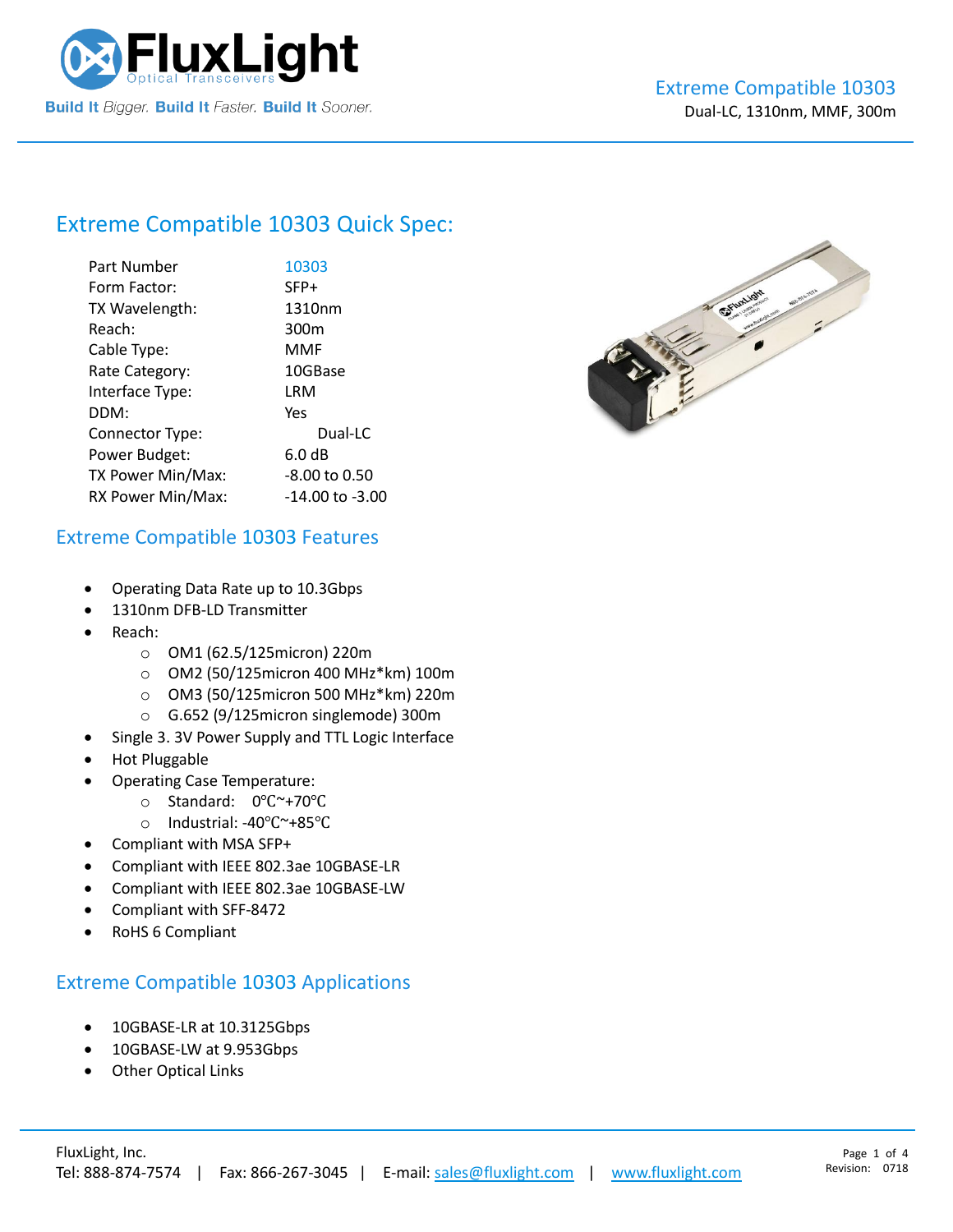

### Extreme Compatible [10303](https://www.fluxlight.com/10303/) Specification

#### Electrical Characteristics (Condition: Ta=TOP)

| <b>Parameter</b>                  | <b>Symbol</b> | Min. | <b>Typ</b> | Max.      | <b>Unit</b> | <b>Notes</b>                          |
|-----------------------------------|---------------|------|------------|-----------|-------------|---------------------------------------|
| <b>CML Inputs(Differential)</b>   | Vin           | 150  |            | 1200      | $mV$ p-p    | AC coupled inputs                     |
| <b>Supply Current</b>             | ICC           |      |            | 300       | mA          |                                       |
| Input Impedance (Differential)    | Zin           | 85   | 100        | 115       | ohm         | $\text{Rin} > 100 \text{ kohm } @$ DC |
| Tx_Disable Input Voltage - Low    | VIL           | 0    |            | 0.8       | V           |                                       |
| Tx_Disable Input Voltage - High   | VIH.          | 2.0  |            | 3.45      | V           |                                       |
| Tx_Fault Output Voltage - Low     | <b>VOL</b>    | 0    |            | 0.5       | V           |                                       |
| Tx_Fault Output Voltage - High    | <b>VOH</b>    | 2.0  |            | $Vcc+0.3$ | V           |                                       |
| <b>CML Outputs (Differential)</b> | Vout          | 350  |            | 700       | mV pp       | AC coupled outputs                    |
| Output Impedance (Differential)   | Zout          | 85   | 100        | 115       | ohms        |                                       |
| Rx_LOS Output Voltage-Low         | <b>VOL</b>    | 0    |            | 0.5       | V           |                                       |
| Rx_LOS Output Voltage-High        | <b>VOH</b>    | 2.5  |            |           | V           |                                       |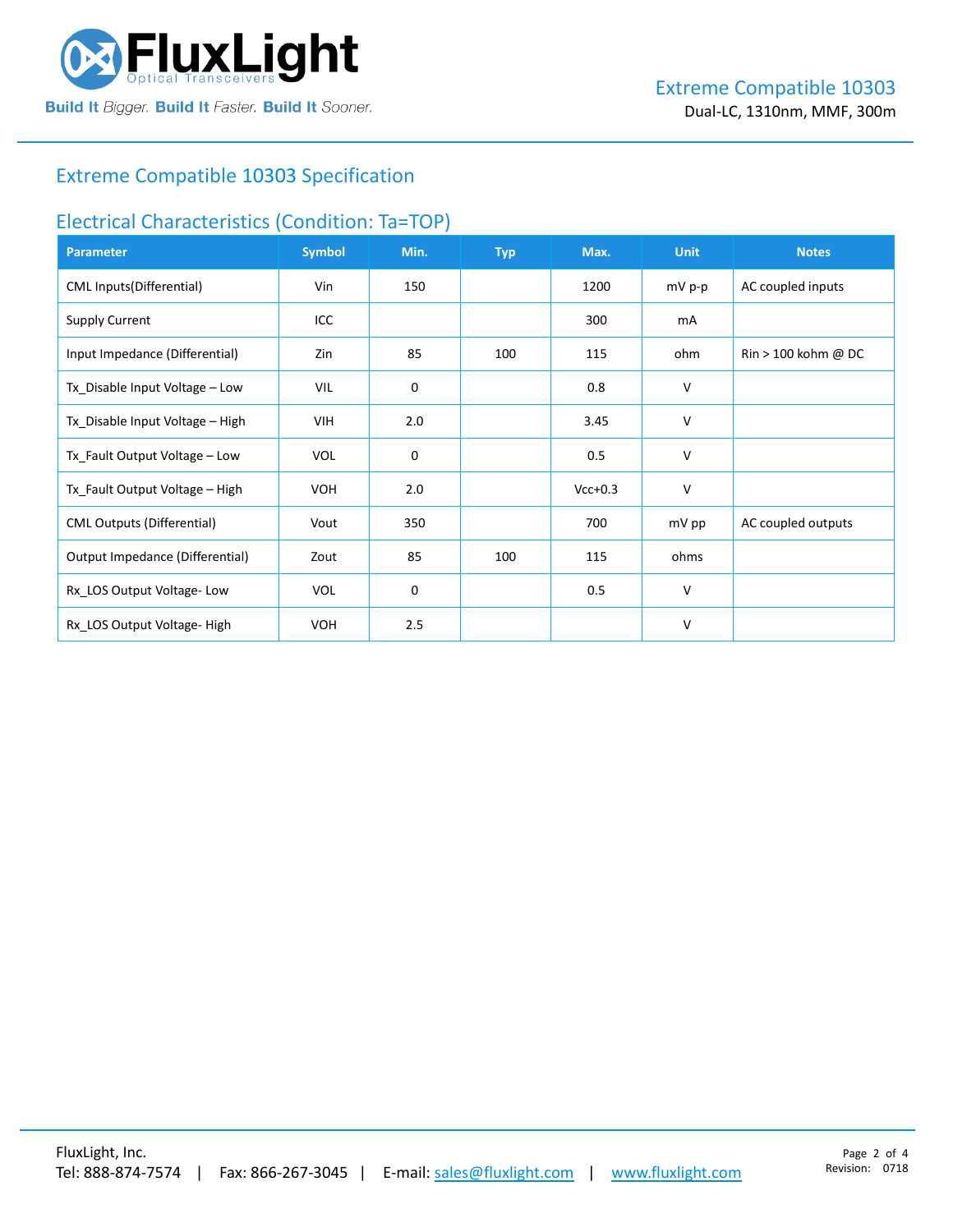

## Optical Characteristics (Condition: Ta=TOP)

| <b>TX</b>                            |         |                            |                          |                          |                          |              |  |
|--------------------------------------|---------|----------------------------|--------------------------|--------------------------|--------------------------|--------------|--|
| <b>Parameter</b>                     |         | <b>Symbol</b>              | Min                      | <b>Typ</b>               | <b>Max</b>               | <b>Unit</b>  |  |
| Data Rate                            |         |                            | $\overline{\phantom{a}}$ | 10.3                     | $\overline{\phantom{a}}$ | Gb/s         |  |
| 9µm Core Diameter SMF                |         |                            |                          | 10                       |                          | Km           |  |
| Centre wavelength                    |         | λс                         | 1270                     | 1310                     | 1355                     | nm           |  |
| Output Spectral Width(-20dB)         |         | Δλ                         | $\overline{\phantom{a}}$ | $\overline{\phantom{a}}$ | $\mathbf{1}$             | nm           |  |
| Average Output Power                 |         | $P_{\text{out}}$           | -8                       | $\overline{\phantom{a}}$ | $+0.5$                   | dBm          |  |
| <b>Extinction Ratio</b>              |         | ER                         | 3.5                      | $\overline{\phantom{a}}$ | $\overline{\phantom{a}}$ | dB           |  |
| Average Power of OFF Transmitter     |         |                            |                          |                          | $-30$                    | dBm          |  |
| Side Mode Suppression Ratio          |         | SMSR                       | 30                       |                          |                          | dB           |  |
| Input Differential Impedance         |         | Zin                        | 90                       | 100                      | 110                      | Ω            |  |
| <b>TX Disable</b>                    | Disable |                            | 2.0                      |                          | $Vcc+0.3$                |              |  |
|                                      | Enable  |                            | 0                        |                          | 0.8                      | $\mathsf{V}$ |  |
| <b>TX Fault</b>                      | Fault   |                            | $2.0$                    |                          | $Vcc+0.3$                |              |  |
|                                      | Normal  |                            | 0                        |                          | 0.8                      | $\vee$       |  |
| TX Disable Assert Time               |         | $t$ <sub>O</sub> ff        |                          |                          | $10\,$                   | us           |  |
| RX                                   |         |                            |                          |                          |                          |              |  |
| <b>Parameter</b>                     |         | <b>Symbol</b>              | Min                      | <b>Typ</b>               | <b>Max</b>               | <b>Unit</b>  |  |
| Center Wavelength                    |         | λс                         | 1260                     |                          | 1565                     | nm           |  |
| <b>Receive Sensitivity</b>           |         | $\mathsf{P}_{\mathsf{in}}$ | $\omega$                 | $\omega$                 | $-14$                    | dBm          |  |
| Maximum Input Power                  |         | $P_{MAX}$                  | $-3$                     | 0                        | $\overline{\phantom{a}}$ | dBm          |  |
| Signal Detect Threshold-Assertion:   |         | SD <sub>HIGH</sub>         | $\overline{\phantom{a}}$ | $\overline{\phantom{a}}$ | $-15$                    | dBm          |  |
| Signal Detect Threshold-Deassertion: |         | SDLOW                      | $-25$                    | $\blacksquare$           | $\overline{\phantom{a}}$ | dBm          |  |
| <b>Output Differential Impedance</b> |         | Pin                        | 90                       | 100                      | 110                      | $\Omega$     |  |
| Receiver Overload                    |         | Pmax                       | 0.5                      |                          |                          | dBm          |  |
| <b>Optical Return Loss</b>           |         | ORL                        |                          |                          | $-12$                    | ${\sf dB}$   |  |
| LOS                                  | High    | $2.0\,$                    |                          |                          | $Vcc+0.3$                | $\mathsf{V}$ |  |
|                                      | Low     | $\pmb{0}$                  |                          |                          | $0.8\,$                  |              |  |